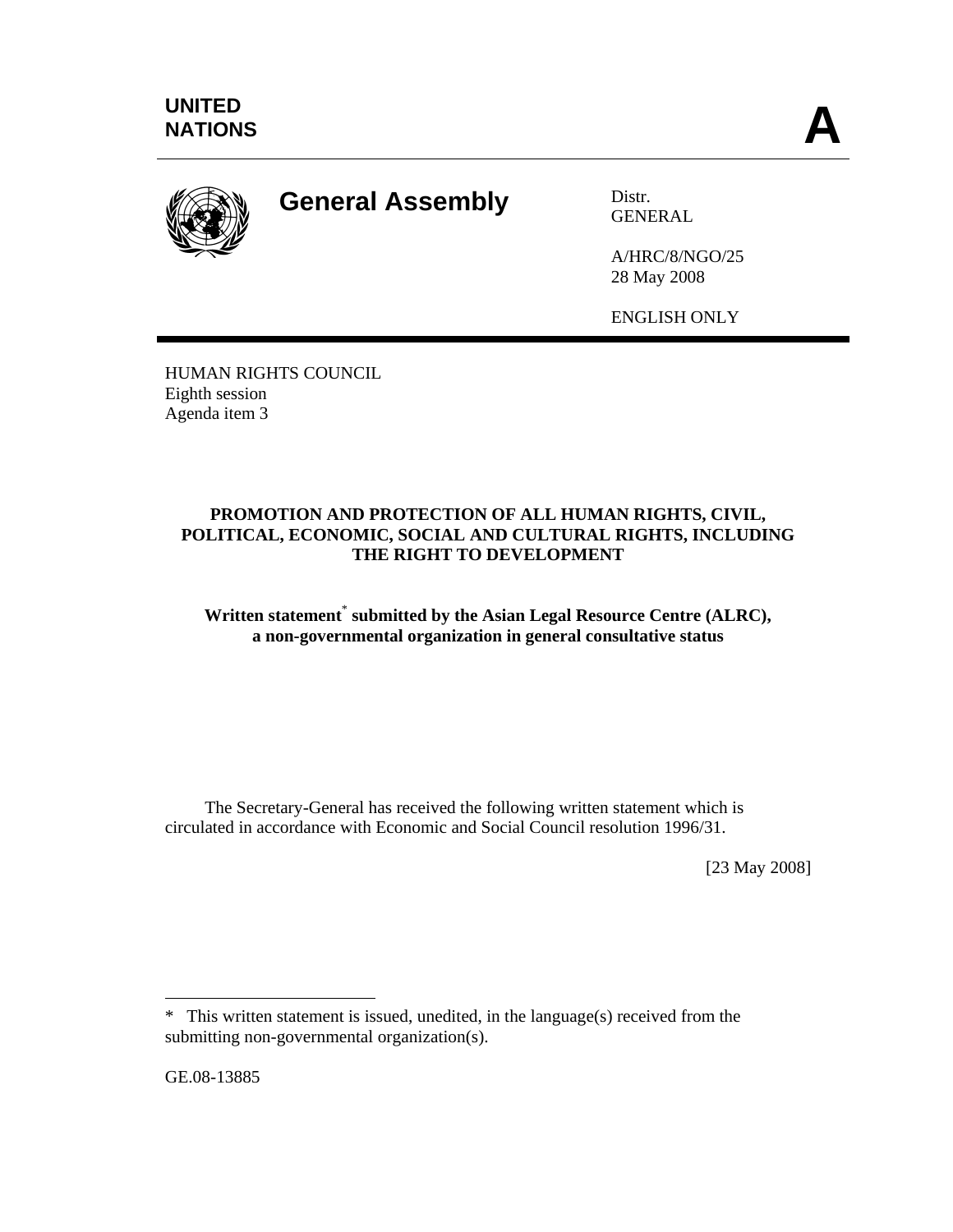#### **BANGLADESH: the booming business of arbitrary arrests and detention under the State of Emergency**

Bangladesh is plagued by gross arbitrariness across the board as far as human rights are concerned. The ongoing State of Emergency, which has been in place since January 11, 2007, has only multiplied the scale and gravity of abuses, notably as concerns arbitrary arrests and detentions.

The Bangladesh Police and the Magistrate's Courts are the main actors that have enabled the vast scale of arbitrary arrests and detentions. NGO reports indicate that as many as 300,000 Bangladeshis have been arbitrarily arrested and detained since the beginning of the Emergency.

For example, Mr. Dilip Kumar Dhali and Mr. Suzan Kumar Dhali of Khulna are members of the Hindu minority and had a dispute over some submerged land with a locally influential group led by a group of Muslim men. A number of cases were pending before the civil and criminal courts of the Paikgachha upazilla, Khulna district, when a decision to maintain the status quo in the disputed land was issued. The Paikgachha police arrested Dilip and Suzan from their house without any prior case or arrest warrant, having allegedly been bribed by their opponents in court. The police beat them during arrest, detained them overnight, beat them and forced them to pay Taka 17,000.00 (USD 248.00) in bribes. The two victims were forced to sign blank piece of papers before they were released from custody, following interventions by members of the local elite (for further details, please see http://www.ahrchk.net/ua/mainfile.php/2008/2795/). The authorities have not yet taken any action against the alleged perpetrators other than transferring one Sub Inspector of police to another location.

There are no working avenues for the victims to seek remedy in the country. Rampant corruption in all public departments and institutions including the police, prosecution and judiciary, along with illegitimate interventions by politicians undermine and even replace the law. For example, when a crime is committed in Bangladesh, the police do not try to identify the actual perpetrator. Instead, they record a complaint against dozens or hundreds of "unidentified" people, and then carry out large-scale indiscriminate arbitrary arrests of innocent persons.

Even though the officers are often likely to be aware of the identity of the alleged perpetrators, they do not arrest them as they receive a regular bribe or "commission" from the alleged criminals. Furthermore, the case itself becomes a further opportunity to make money for the police, as they arrest and ill-treat or torture innocent persons into paying their way out of trouble.

Moreover, addition or removal of names to the list of targets for arbitrary arrest and detention and the severity of torture to be used is based on the instructions of the superior police or public officers, as well as influential people. The incapacity to pay the required bribes leads to the fabrication of charges against the victim, leading to detention for an indefinite period, without any hope of a short or fair trial. The ALRC has numerous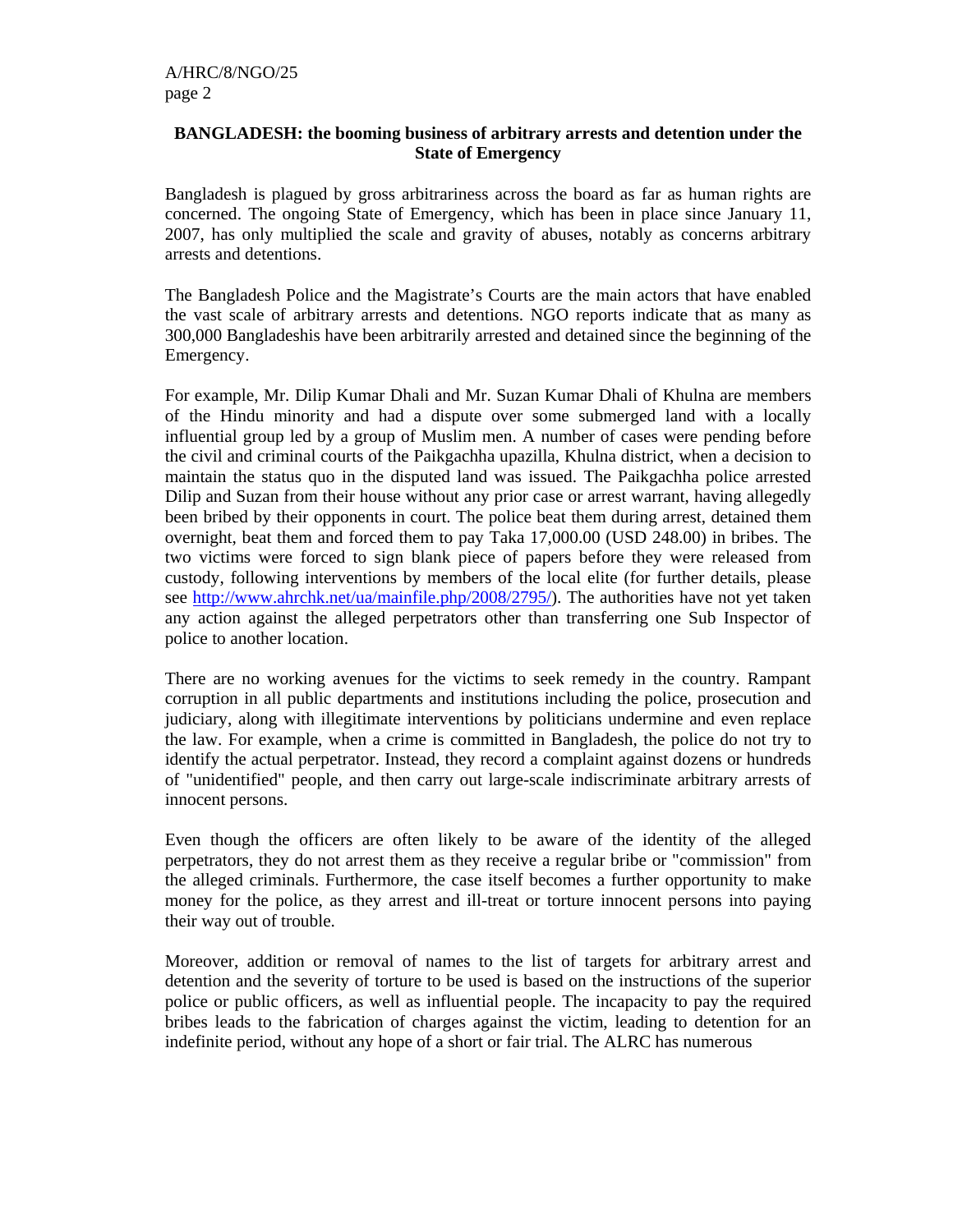documented instances where the police fabricate charges against innocent persons, making fake declarations that arms, ammunition and/or explosives were seized from a person or where a person is falsely found guilty in a case of rape or violence against women.

The use of arbitrary measures, including arrest and detention, has increased following the creation of the Rapid Action Battalion (RAB), a paramilitary force comprising members of the armed forces, the police and the border security force, in 2004. This so called "Elite Force" has made incommunicado detention a standard procedure and has also been responsible for hundreds of extra-judicial killings of persons following their arbitrary arrests and detention. This force has, however, received numerous honours and awards for its services to Bangladesh, none of which is more prized than the blanket immunity it enjoys concerning the actions of its members.

Since the State of Emergency was proclaimed in the country on January 11, 2007, the armed forces have been deployed across the country on the ground as well as in public institutions. In the Bangladeshi society, the armed forces hold the real power. Politicians bow down to the military and the people are forced to keep silence and suffer their brutal methods of control. No institutions of the country, including the police and the judiciary, register any complaints against the armed forces for any allegations of arbitrary arrests and detentions, torture or extrajudicial killing. The institutions that are responsible for upholding the rule of law do not function where the military operate, and since the Emergency, they operate everywhere.

The law-enforcement agencies, which in Bangladesh include the armed forces, the police, the Rapid Action Battalion (RAB), the Bangladesh Rifles (BDR), the border security force, and other non-militia and paramilitary forces, do not require courts orders to arrest anyone under the Emergency Powers Ordinance of 2007 and the Emergency Powers Rules of 2007. These same emergency instruments do not allow victims to seek bail at any Courts when they have been charged under the emergency laws.

As a result of the suspension of fundamental rights, including the freedom of the press and widespread militarisation, nobody in Bangladesh knows the exact number of the victims of arbitrary arrests and detentions since the beginning of the Emergency. Locally human rights groups estimate that approximately 300,000 people have been arrested by the armed forces since the State of Emergency was proclaimed. This number can surely not be rivalled around the world.

Amongst the detained are NGO activists, journalists, human rights defenders, day labourers, trade unionists and a few politicians and industrialists. They have been charged under emergency laws as well as the Special Powers Act of 1974, which is recognised as law that has been misused to enable arbitrary arrests and detention. A few of them have been able to pay their way out, but the majority, who are poor and unable to afford the costs of lawyers in the higher courts, are forced to suffer prolonged detention and fabricated charges for indefinite periods.